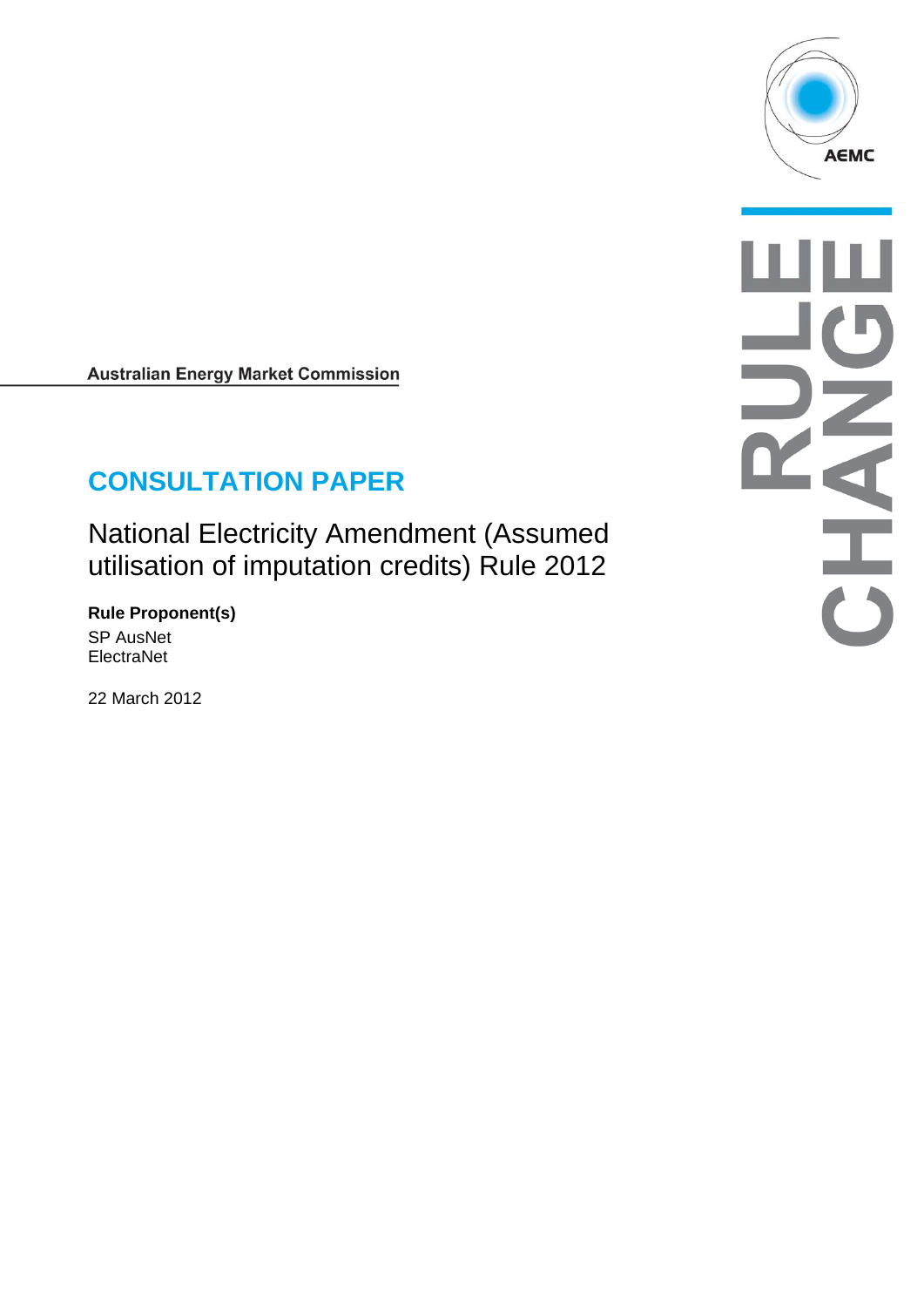#### **Inquiries**

Australian Energy Market Commission PO Box A2449 Sydney South NSW 1235

**E**: aemc@aemc.gov.au **T**: (02) 8296 7800 **F**: (02) 8296 7899

Reference: ERC0143

#### **Citation**

Australian Energy Market Commission 2012, Assumed utilisation of imputation credits, consultation Paper, AEMC, 22 March 2012, Sydney

#### **About the AEMC**

The Council of Australian Governments, through its Ministerial Council on Energy (MCE), established the Australian Energy Market Commission (AEMC) in July 2005. The AEMC has two principal functions. We make and amend the national electricity and gas rules, and we conduct independent reviews of the energy markets for the MCE.

This work is copyright. The Copyright Act 1968 permits fair dealing for study, research, news reporting, criticism and review. Selected passages, tables or diagrams may be reproduced for such purposes provided acknowledgement of the source is included.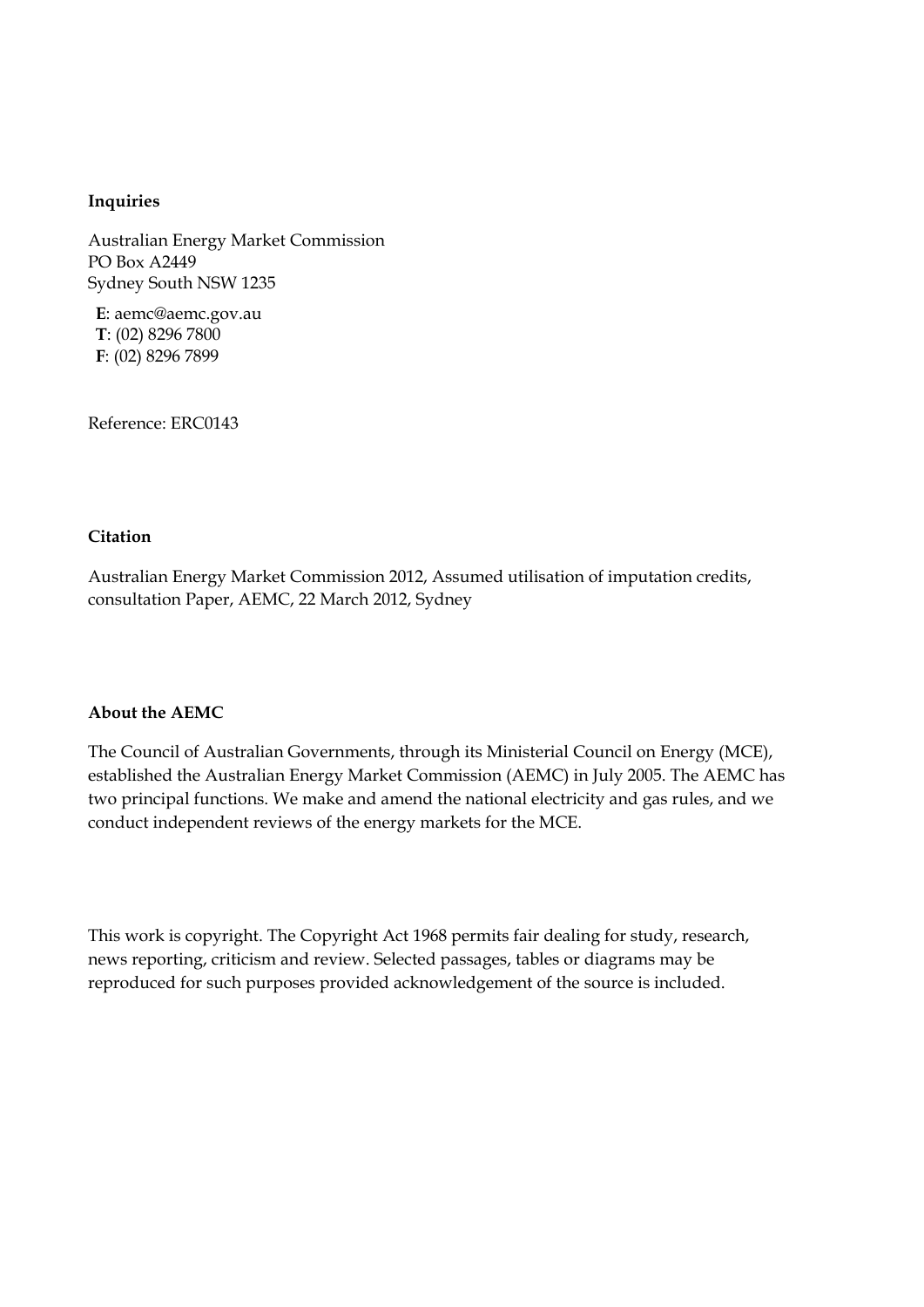## **Contents**

| $\mathbf{1}$            |     |  |  |  |
|-------------------------|-----|--|--|--|
| $\overline{2}$          |     |  |  |  |
| 3                       |     |  |  |  |
|                         | 3.1 |  |  |  |
|                         | 3.2 |  |  |  |
|                         | 3.3 |  |  |  |
| $\overline{\mathbf{4}}$ |     |  |  |  |
|                         | 4.1 |  |  |  |
|                         | 4.2 |  |  |  |
|                         | 4.3 |  |  |  |
| 5                       |     |  |  |  |
|                         | 5.1 |  |  |  |
|                         | 5.2 |  |  |  |
|                         |     |  |  |  |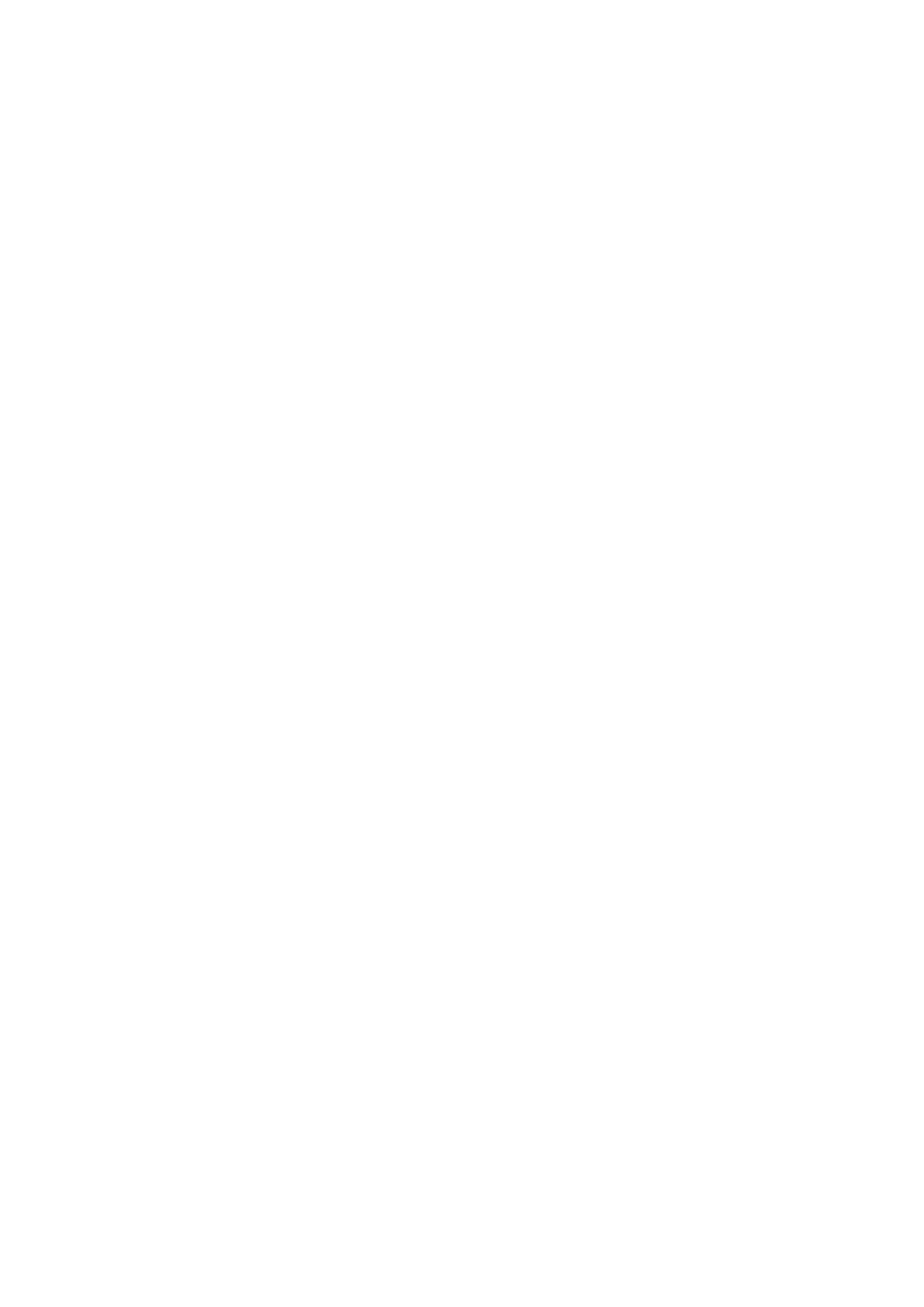### **1 Introduction**

On 18 November 2011, SP AusNet submitted a rule change request to the Australian Energy Market Commission (AEMC or Commission) relating to the value of the assumed utilisation of imputation credits applying to transmission network service providers (TNSPs) under Chapter 6A of the National Electricity Rules (NER). Similarly, on 30 November 2011, ElectraNet submitted a rule change to the AEMC on the same matter.

These rule change requests have been consolidated and are being treated as one rule change request.

This Consultation Paper has been prepared by the staff of the AEMC to facilitate public consultation on this consolidated rule request and does not represent the views of the AEMC of any individual Commissioner of the AEMC.

This paper:

- sets out the process undertaken to consolidate the two rule change requests;
- sets out a summary of, and a background to, assumed utilisation of imputation credits proposed by SP AusNet and ElectraNet;
- identifies a number of questions and issues to facilitate consultation on the consolidated rule change request; and
- outlines the process for making submissions.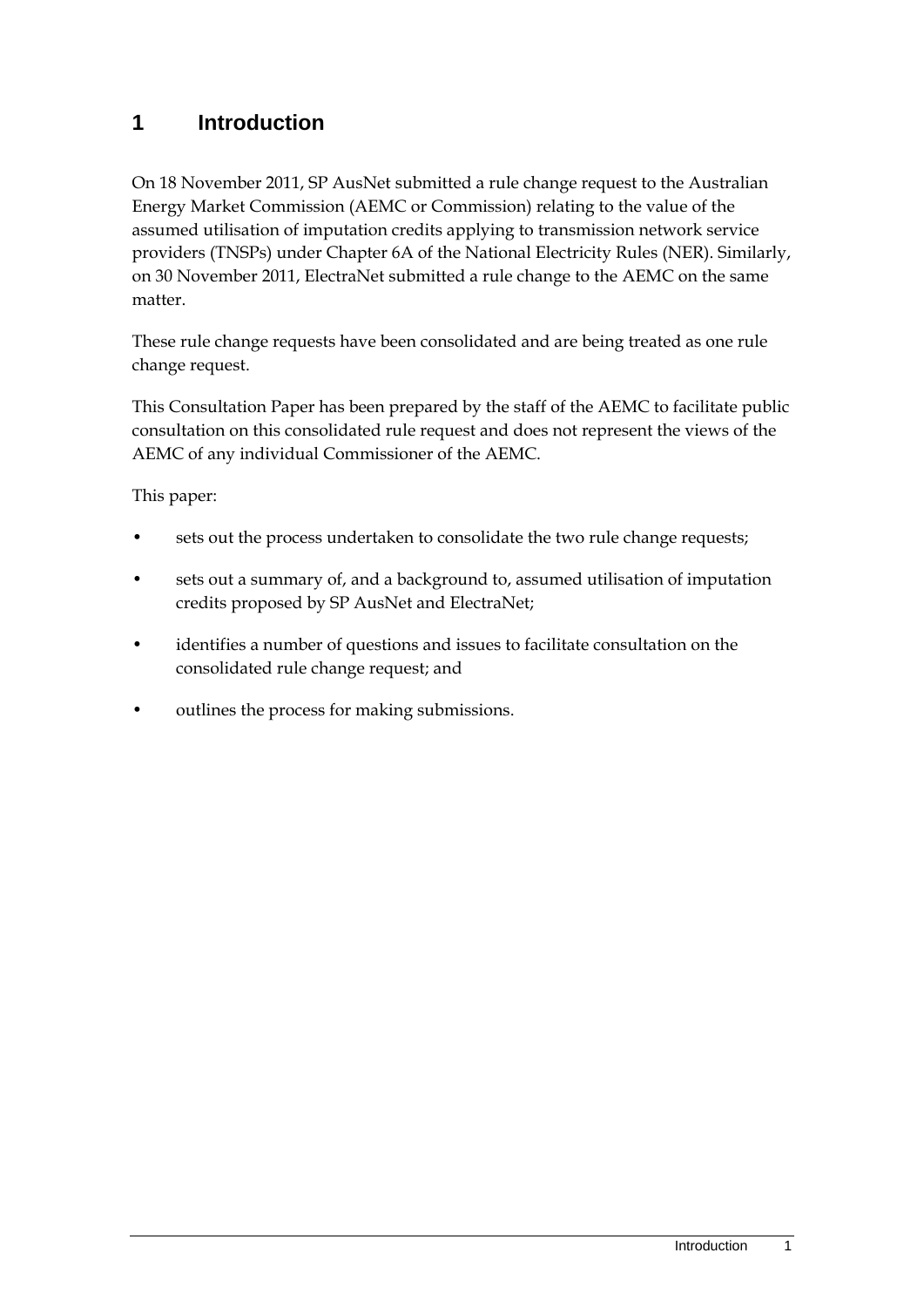### **2 Consolidation of the rule change requests**

The AEMC has determined that the SP AusNet and ElectraNet rule change requests meet the statutory criteria set out in section 94 of the National Electricity Law (NEL) and therefore is initiating the rule change process for them.

Having regard to the fact that the two rule change requests have identified a similar problem in the NER and were received at a similar time, the AEMC has decided to consolidate these rule change requests and treat them as one request for the purposes of the making of a rule by the AEMC under Part 7 of NEL.

Through consolidation, the AEMC will be able to consider the issues raised by both rule change requests together and make an informed decision as how best to address the problem identified. Additionally, consolidation will make it easier for stakeholders to engage in the rule change process. By consolidating, stakeholders will not be required to provide submissions twice on what is, essentially, one matter.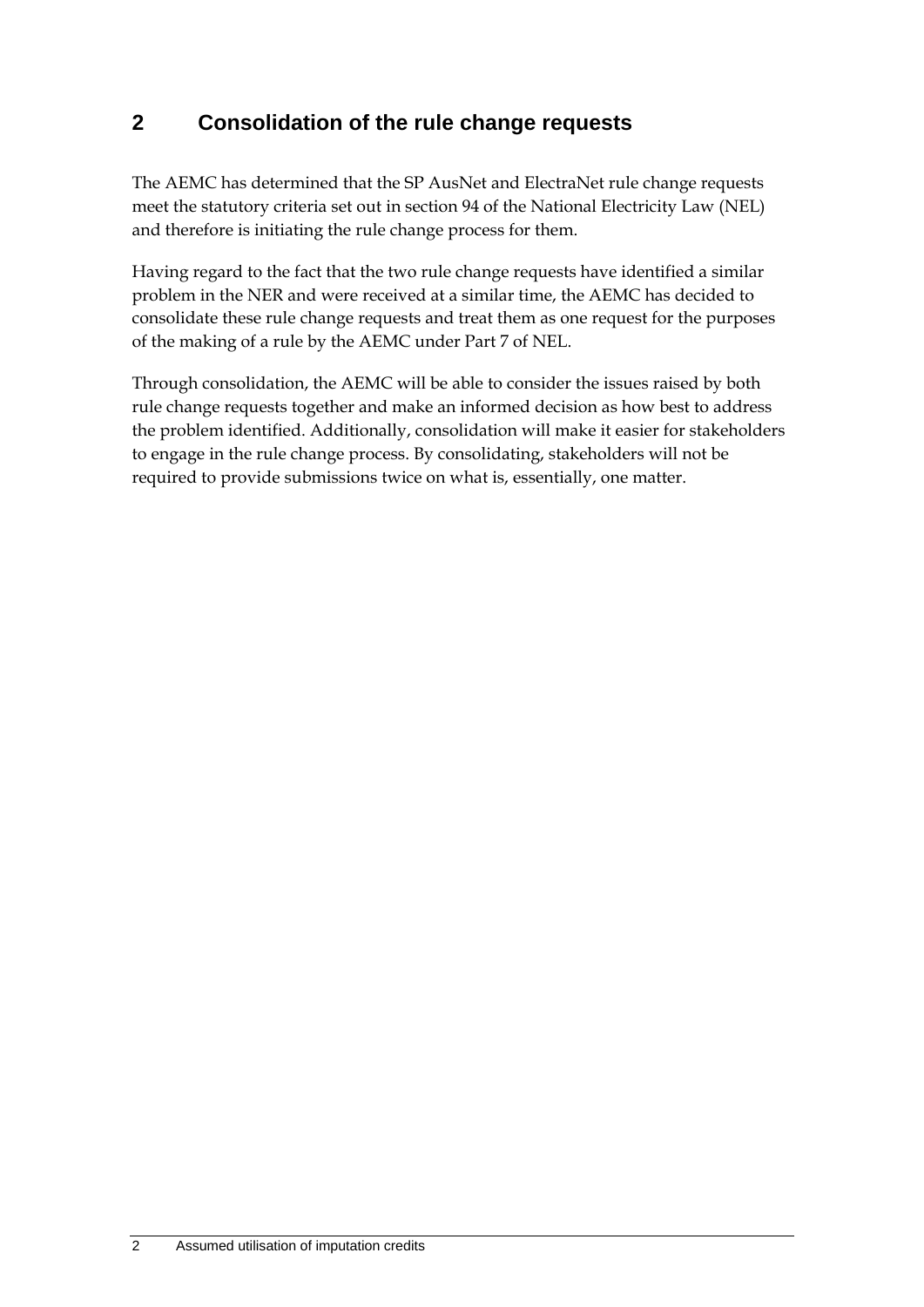## **3 Details of the consolidated rule request**

#### **3.1 Background**

#### **3.1.1 Gamma**

1

The rule change requests concern the value of gamma  $(y)$  that is applied to the coming revenue determinations for SP AusNet and ElectraNet.

In chapter 6A of the NER, the weighted average cost of capital (WACC) is an estimate of the fair return on capital that investors (being debt holders and equity holders) in the benchmark firm might reasonably expect as compensation for having their capital at risk.

Under chapter 6A the AER must conduct a review of the WACC parameters every 5 years. For some parameters, the specific values adopted in the review cannot be departed from in determinations over the subsequent 5 year period. These parameters include equity beta, market risk premium, gearing, credit rating, and gamma; the last of which is the subject of this rule change request. The last review was carried out in 2009 and the next one is scheduled for 2014.

The estimated cost of corporate income tax is usually considered in conjunction with WACC parameters. It is important because the investors' return on capital must be after corporate tax. For this reason, the estimated cost of corporate income tax is added to a TNSP's revenue requirements.

Gamma is relevant to the estimated cost of corporate income tax. It represents the value of imputation credits and has an effect on the "grossing up" of a TNSP's revenue requirements for corporate income tax.

Dividends paid to shareholders by Australian resident companies are taxed under a system known as imputation. The tax the company pays is imputed, or attributed to the shareholders. The tax paid by the company is allocated to shareholders by franking or imputation credits attached to dividends they receive. These credits can used by shareholders to offset any tax payable on other taxable income received.<sup>1</sup>

Where the value of imputation credits or gamma is higher, the estimate of corporate income tax that is added to a TNSP's revenue requirement will be lower because individual investors can offset their individual tax liability by the imputation credits. Where the value of imputation credits is lower, the estimate of corporate income tax that is added to a TNSP's revenue requirement will be higher as investors will require a higher return to cover their tax liability from income earned from their investment in that TNSP.

<sup>1</sup> For further information, see the Australian Taxation Office homepage at www.ato.gov.au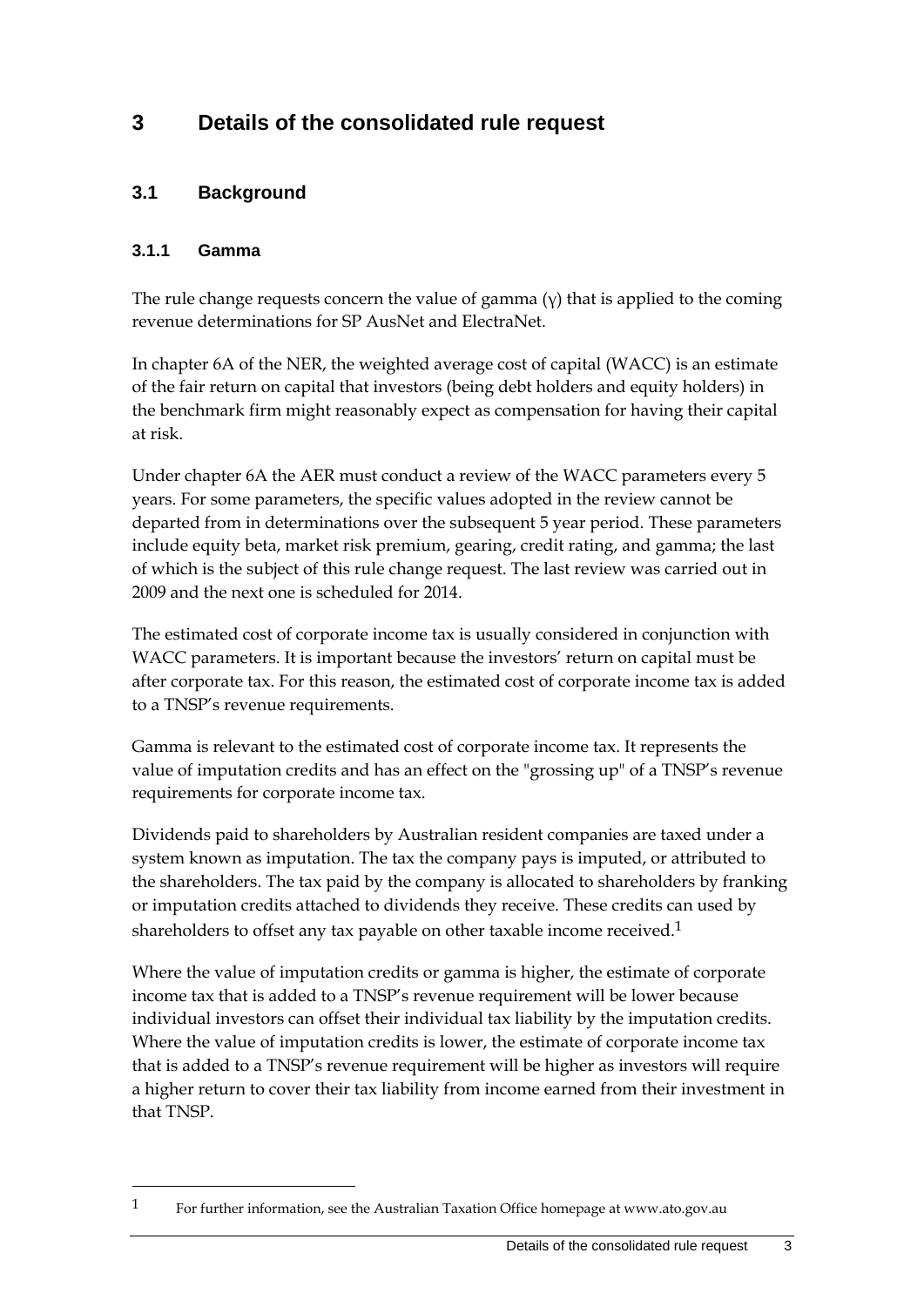In summary, the value of gamma has the following impact on the building block revenue and prices:

- a decrease in gamma increases the building block revenue and prices; and
- an increase in gamma decreases the building block revenue and prices.

#### **3.1.2 Merits review**

The value of gamma has been subject to merits review by electricity distribution network service providers (DNSPs). As a result of merits review in the electricity distribution context, the Australian Competition Tribunal (Tribunal) has determined that the correct value of gamma for electricity distribution network service providers is 0.25, as opposed to 0.65, which was also the AER determined value in its 2009 WACC review for TNSPs.

Since the merits review of the gamma the AER has adopted the revised value of 0.25 in electricity distribution (and gas). The NER do not, however, permit the AER to consider applying the revised gamma to any TNSP revenue determination until the next scheduled review of rate of return parameters (scheduled for 2014). Clause 6A.6.4(f) provides:

"If, as a consequence of a review, the AER decides to adopt a revised value or methodology, it must use that revised value or methodology, but only for the purposes of a Revenue Proposal that is submitted to the AER under clause 6A.10.1(a) after completion of the first review or after completion of the five yearly reviews (as the case may be)."

This means that even if the AER considers that the gamma value determined by the Tribunal in the context of DNSPs is the correct value that should be applied for all network service providers, the AER must continue to apply the gamma value that it fixed in its 2009 review for electricity transmission.

### **3.2 Rule change requests from SP AusNet and ElectraNet**

#### **3.2.1 Overview of the rule change requests**

The rule change requests received from SP AusNet and ElectraNet seek to amend clause 6A.6.4 of the NER regarding the value of gamma, so that the revised gamma of 0.25 applies to their next revenue determinations.

### **3.2.2 Proponent's rationale for the rule change request**

A number of points in support of the rule change requests are summarised as follows.

• SP AusNet's rationale: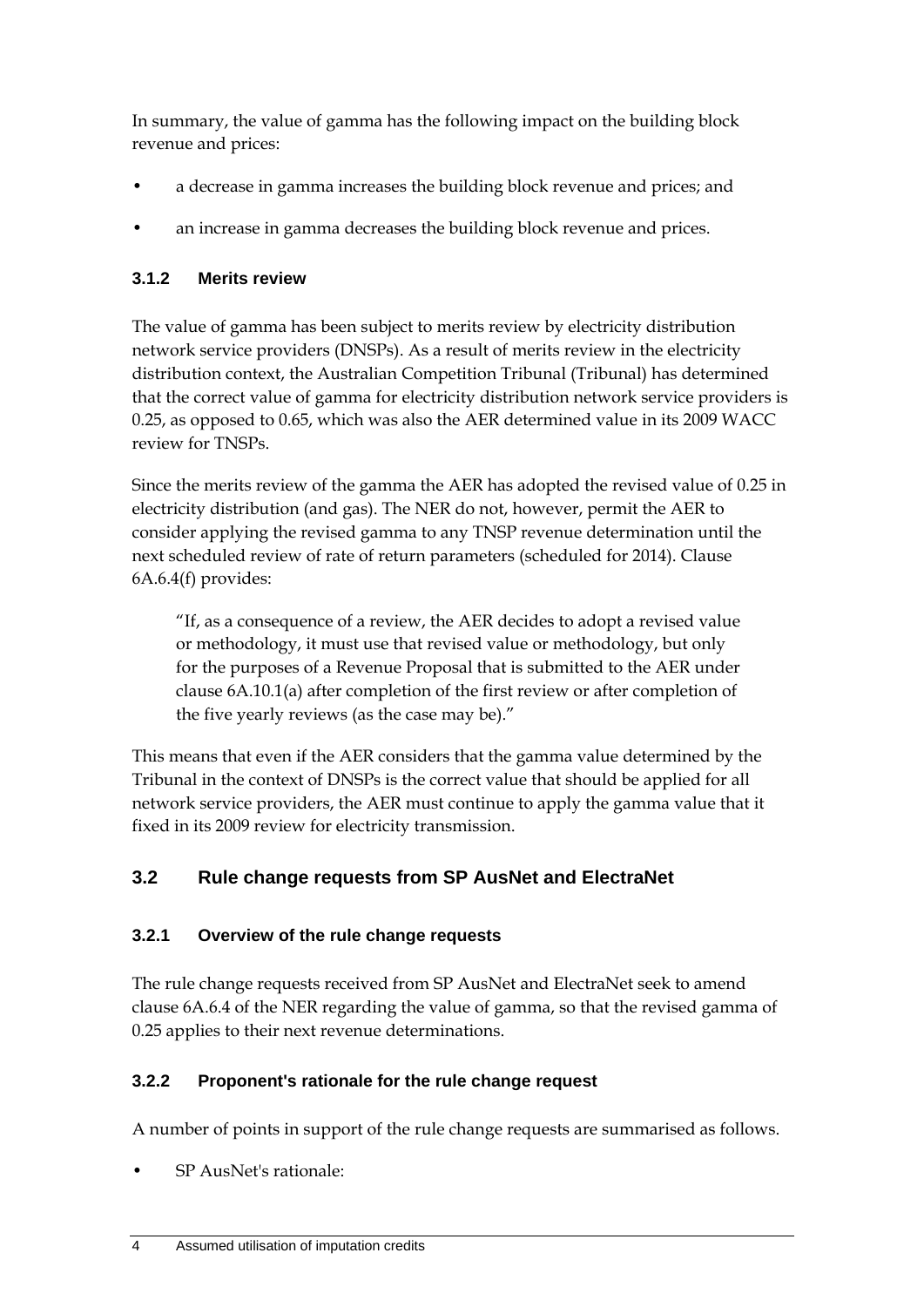- The rules for TNSPs differ from those that apply to electricity distributors and gas networks, where the gamma is not 'locked in'. It is anomalous that the current NER require a known error in relation to gamma to be perpetuated in future transmission revenue determinations until March 2014. The anomaly is exacerbated because it is confined to TNSPs while determinations for other energy networks will be able to adopt the correct gamma value.2
- The Rule change proposal does not apply retrospectively. It will only apply to future transmission revenue determinations, where the revenue proposal is submitted prior to the completion of the AER's next five yearly review of the WACC and tax parameters, which is scheduled for 31 March 2014.3
- The Rule change proposal does not undermine or pre-judge the outcome from the AER's scheduled review of the WACC and tax parameters. Instead, the Rule change only has the effect of correcting errors in the AER's 2009 SORI, in accordance with the Tribunal's findings.4
- ElectraNet's rationale:
	- This amendment is required to deal with the unique circumstances in which TNSPs now find themselves, where future transmission determinations would otherwise be subject to a gamma value that is known to be erroneous and which the AER has conceded was in error.<sup>5</sup> That is, any revision of gamma in the AERs next review of the WACC parameters will only apply to revenue proposals submitted after the completion of that review. This means that in the absence of any rule change, a value for gamma of 0.65 must apply to transmission determinations for South Australia (ElectraNet - 1 July 2013 to 30 June 2018), Victoria (SP AusNet - 1 April 2014 to 31 March 2019), and possibly NSW (Transgrid - 1 July 2014 to 30 June 2019) and Tasmania (Transend - 1 July 2014 to 30 June 2019).6
	- A gamma of 0.65 if applied is inconsistent with the Revenue and Pricing Principles in the NEL which state that a regulated network service provider should be provided with a reasonable opportunity to recover at least the efficient costs the operator incurs in providing direct control network services. Continuing to apply a value for gamma that is demonstrably too high will lead to an understatement of the cost of corporate income tax in TNSPs revenue allowances and will therefore prevent recovery of efficient costs.7

- 6 Ibid.
- 7 Ibid. p.5.

<sup>2</sup> SP AusNet rule change request, 18 November 2011, Attachment 2, p.1.

<sup>3</sup> Ibid.

<sup>4</sup> Ibid. p.2.

<sup>5</sup> ElectraNet rule change request, 30 November 2011, p.6.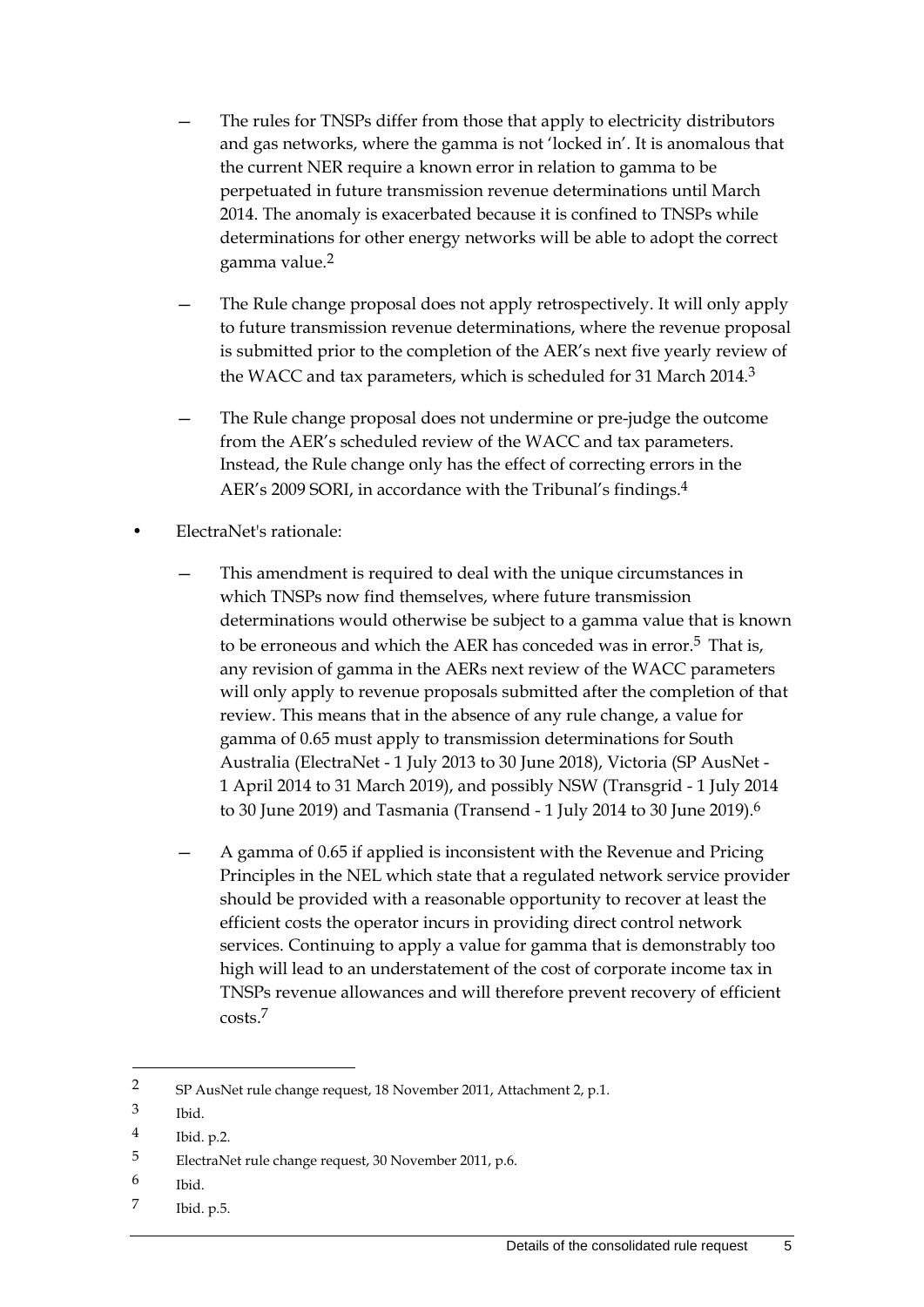#### **3.3 Proposed amendments to the rules**

Both rule change requests include proposed rules. However, to facilitate SP AusNet and ElectraNet to be able to use the Tribunal determined value of gamma in their forthcoming revenue proposals, the rule change requests propose two separate solutions:

- SP AusNet has proposed an amendment to clause 6A.6.4(f) and the addition of a new clause 6A.6.4(g) that provides, "if the Australia Competition Tribunal determines that the AER's most recent review of the matters referred to in clause 6A.6.4(d) resulted in an error or errors, and as a consequence of that determination, a different methodology or value is ascribed to the assumed utilisation of imputation credits, the AER must use that different methodology or value for the purposes of clause 6A.6.4(f)".8
- On the other hand, ElectraNet has proposed that clause 6A.6.4 be updated to deem the value for gamma as it has been determined by the Tribunal, subject to future periodic reviews of WACC parameters. According to ElectraNet, this simple amendment would maintain the original intent of the rules in respect of the determination of tax and WACC parameters for TNSPs, while providing for correction of the value for gamma. In addition, ElectraNet has proposed a one-off transitional rule under Chapter 11 of the rules. This amendment would have the effect of obliging the AER to apply a value for assumed utilisation of imputation credits of 0.25 in determining the estimated cost of corporate income tax referred to in clause 6A.6.4 for the South Australia transmission determination for the regulatory control period commencing 1 July 2013.9

<sup>8</sup> SP AusNet rule change request, 18 November 2011, Attachment 2, p.8.

<sup>9</sup> ElectraNet rule change request, 30 November 2011, p.10.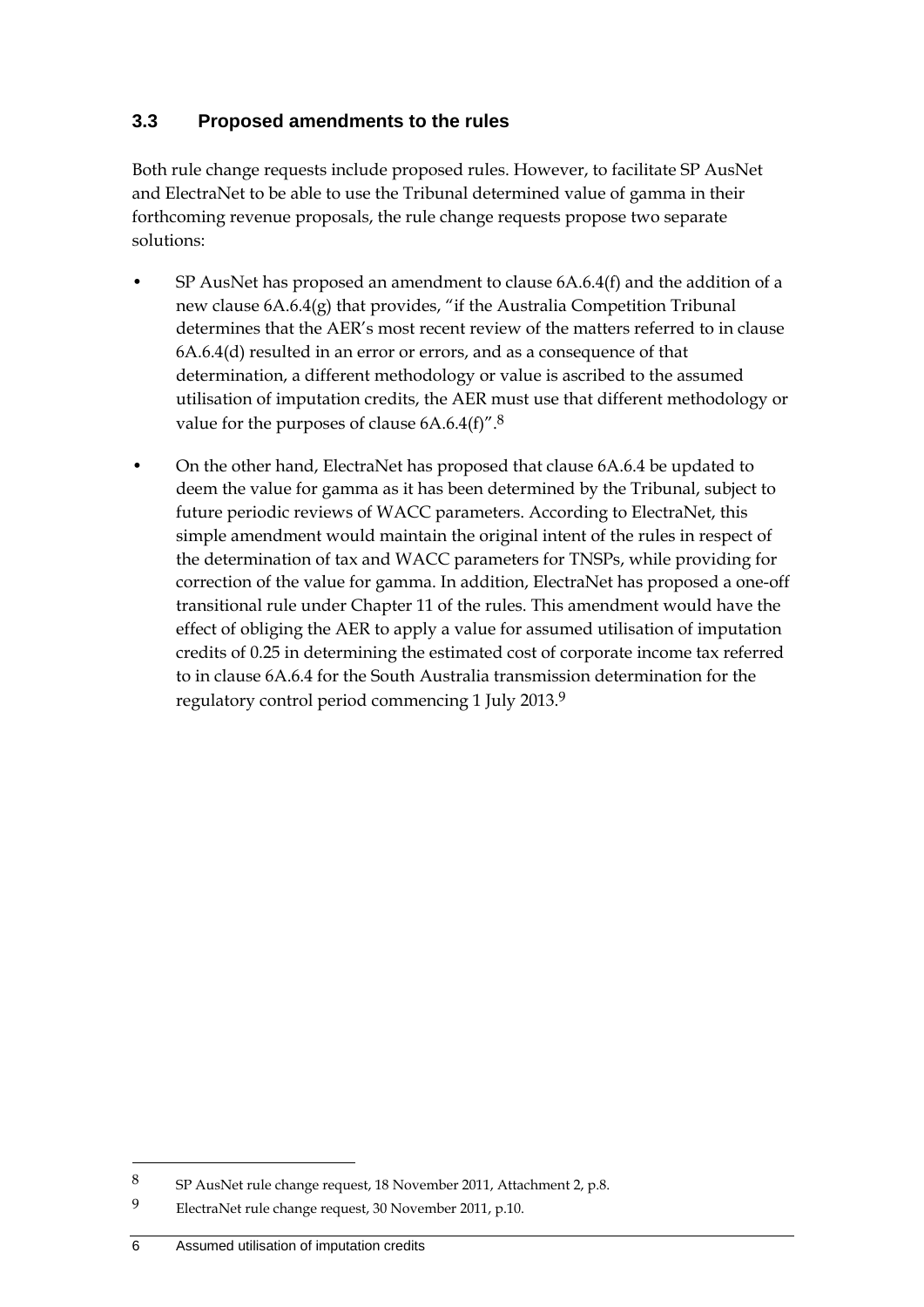## **4 Assessment framework and issues for consultation**

### **4.1 Proposed rule for assessment**

The Commission intends to assess the consolidated rule change request on a transitional basis under chapter 11 of the NER. That is, the Commission will consider whether the revised gamma of 0.25 should be able to be applied to the next revenue determination for SP AusNet and ElectraNet. The Commission does not propose to consider the broader issue of the Tribunal decisions on the value of gamma, as this is effectively being considered in another rule change request.

As stakeholders would be aware, the AEMC is currently assessing a rule change request from the AER on network regulation. The Commission's initial view is that the rate of return framework under Chapter 6A for TNSPs appears to be no longer appropriate. Even though this framework provides stability and certainty by locking in a number of WACC parameter values for five years, this may potentially come at the expense of a decline in the resulting appropriateness of the required rate of return for TNSPs over time.10

The Commission's initial preference in relation to the rate of return frameworks is for a single framework to be used across electricity distribution, electricity transmission and gas networks. Those frameworks will continue to be based on estimating the WACC for a benchmark efficient firm. In addition, the rate of return framework should not prescribe the methodology or values for parameters, but rather provide guiding principles.11

The broader WACC framework (including when and how gamma should be varied) will be assessed through the AER's network regulation rule change request.

#### **4.2 Assessment framework**

The Commission's assessment of this rule change request must consider whether the proposed rule promotes the National Electricity Objective (NEO) as set out under section 7 of the NEL. The NEO is set out as follows:

"The objective of this Law is to promote efficient investment in, and efficient operation and use of, electricity services for the long term interests of consumers of electricity with respect to – :

- (a) price, quality, safety, reliability and security of supply of electricity; and
- (b) the reliability, safety and security of the national electricity system."

11 Ibid, p.66.

<u>.</u>

<sup>10</sup> AEMC, *Economic Regulation of Network Service Providers, and Price and Revenue Regulation of Gas Services, Directions Paper*, 2 March 2012, p.92.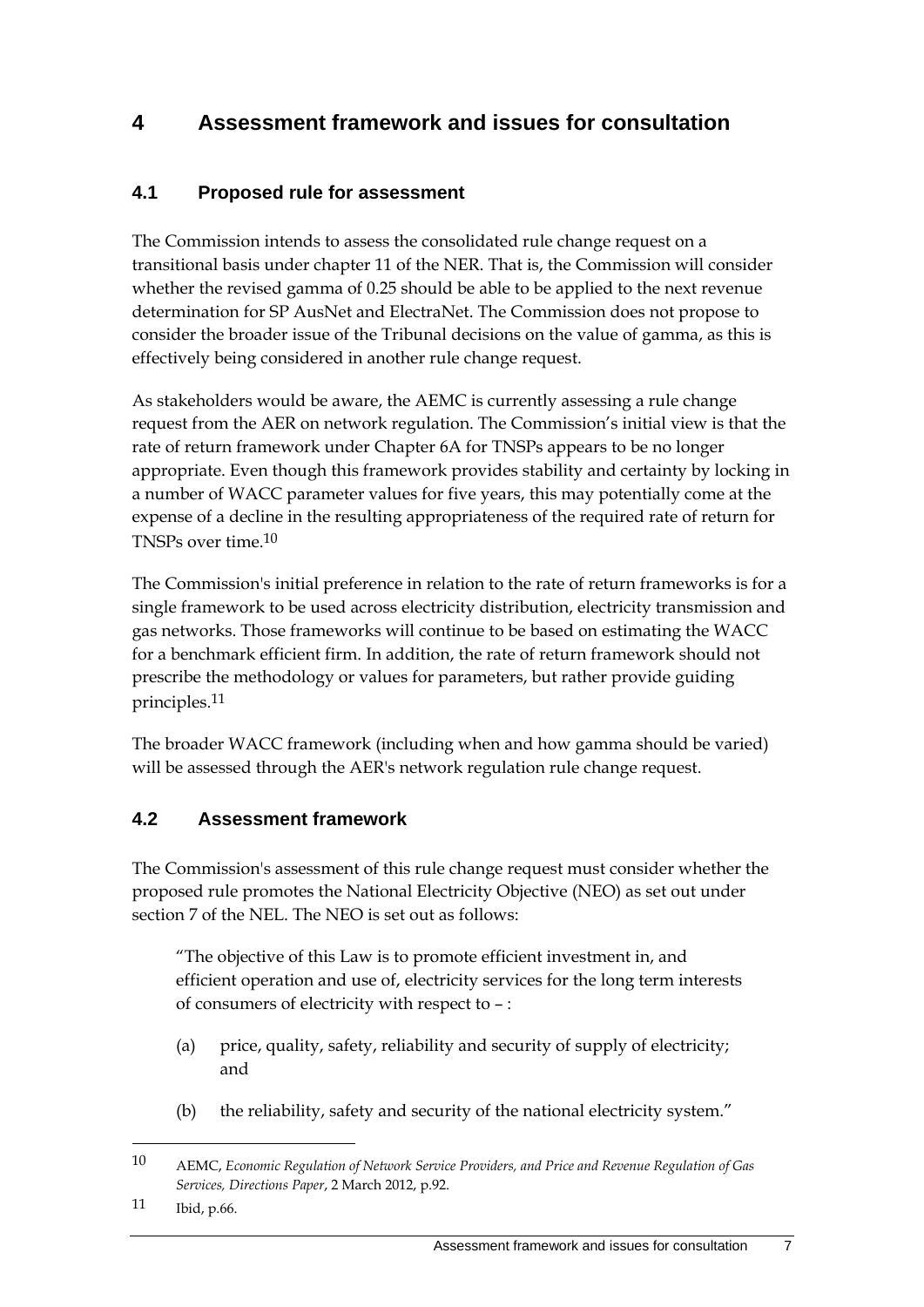The assessment of the consolidated rule change request will also include other considerations, such as taking into account the revenue and pricing principles.12 There are no relevant MCE statements of policy principles relating to this rule change request.

The consolidated rule change request could potentially affect the ability of, and the efficient operation of, the incentives on SP AusNet and ElectraNet to invest in their network assets for their next regulatory control period. Generally, any change in the level of investment in networks is likely to impact the price, quality, reliability and security of supply of electricity. The Commission will assess whether the consolidated rule change request will better balance the need to attract sufficient investment in the networks with the need to ensure that prices for consumers are no more than necessary to provide an appropriate level of service. In assessing this rule change request against the NEO, the factors to consider include:

- recovery of efficient costs is a revised gamma for distribution network services providers automatically the appropriate gamma value for TNSPS? Would a revised gamma applying to SP AusNet and ElectraNet ensure that they are able to fully recover an efficient level of costs to encourage efficient investment in, and operation of, transmission networks for their next revenue determinations?
- investment incentives does amending gamma for their next revenue determinations provide SP AusNet and ElectraNet with the required incentives necessary to undertake efficient investment in transmission networks?
- regulatory certainty and transparency would a rule permitting the gamma to be revised for SP AusNet and ElectraNet's next revenue determination provide an appropriate amount of regulatory certainty and transparency to reduce ambiguity in the suitable value of gamma to apply? What impacts would this have on the current arrangements for other TNSPs?

Also, it will be necessary to assess whether the rule relating to the gamma value to apply for the estimated cost of corporate income tax for the next revenue determinations for SP AusNet and ElectraNet, compared with the current arrangements, would meet the objectives and principles of the regulatory framework under chapter 6A of the rules, including:

- achieving a balance between the interests of TNSPs and end customers;
- having regard to the appropriate role of AER as economic regulator; and
- providing transparent and timely regulatory processes.

The proposed rule will be assessed against the relevant counterfactual arrangements, which in this case are the current provisions relating to gamma under the rules.

<sup>12</sup> The revenue and pricing principles are set out under section 7A of the NEL.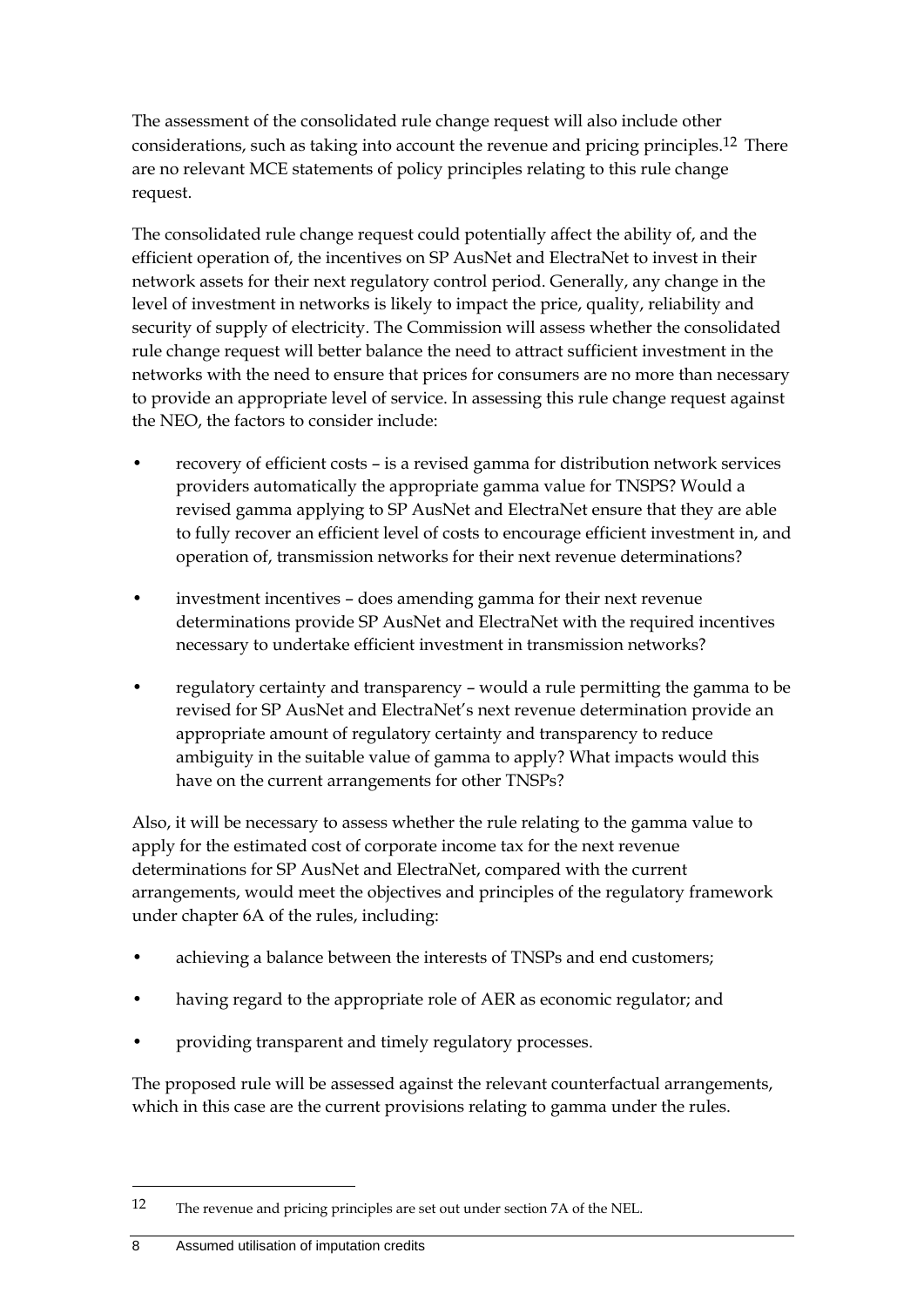#### **4.3 Issues for consideration**

The issues outlined below are provided for guidance. Stakeholders are encouraged to comment on these issues as well as any other aspect of the rule change request or this paper including the proposed assessment framework.

Taking into consideration the assessment framework and potential requirements to implement the proposed rule change, we have identified a number of issues for consultation that appear to be relevant to this rule change request.

#### **Question 1 Recovery of efficient costs**

**Would applying the current value of gamma for TNSPs for SP AusNet and ElectraNet's next revenue determinations likely lead to those TNSPs not being able to recover their efficient costs? Please provide reasons.** 

#### **Question 2 Investment incentives**

**How would applying the current value of gamma for TNSPs for SP AusNet and ElectraNet's next revenue determinations affect investment incentives for these TNSPs? Please provide reasons.** 

#### **Question 3 Regulatory certainty**

- **(a) Would this rule change provide an appropriate amount of regulatory certainty and transparency in reducing ambiguity as to the most suitable value of gamma to apply to SP AusNet and ElectraNet?**
- **(b) What impact would this rule change have on the current arrangements for other TNSPs?**

#### **Question 4 Other considerations**

**What would be the impacts on consumers and other stakeholders of a rule that permitted the SP AusNet and ElectraNet to apply a different gamma value at their next revenue determinations, being the one determined to be most appropriate for distributors?**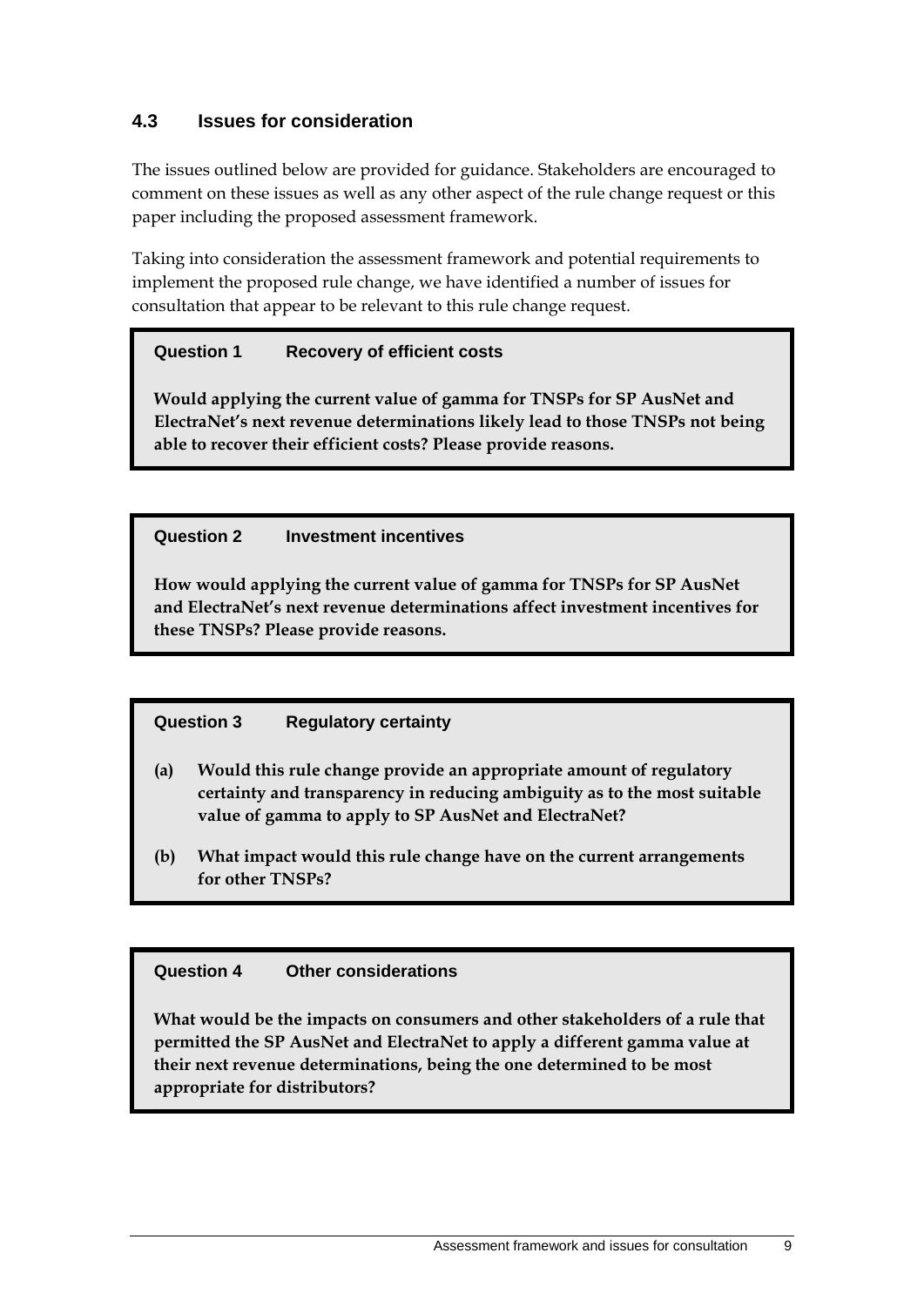## **5 Lodging a submission**

The AEMC has published a notice under section 95 of the NEL for this rule change proposal inviting written submission. Submissions are to be lodged online or by mail by 19 April 2012 in accordance with the following requirements.

Where practicable, submissions should be prepared in accordance with the AEMC's Guidelines for making written submissions on rule change requests.13 All submissions will be published subject to a claim of confidentiality.

All enquiries on this project should be addressed to James Eastcott on (02) 8296 7800.

### **5.1 Lodging a submission electronically**

Electronic submissions must be lodged online via the AEMC's website, www.aemc.gov.au, using the "lodge a submission" function and selecting the project reference code ["ERC0143"]. The submission must be on letterhead (if submitted on behalf of an organisation), signed and dated.

Upon receipt of the electronic submission, the AEMC will issue a confirmation email. If this confirmation email is not received within 3 business days, it is the submitter's responsibility to ensure the submission has been delivered successfully.

### **5.2 Lodging a submission by mail**

The submission must be on letterhead (if submitted on behalf of an organisation), signed and dated. The submission should be sent by mail to:

Australian Energy Market Commission PO Box A2449 Sydney South NSW 1235

Or by Fax to (02) 8296 7899.

The envelope must be clearly marked with the project reference code: ERC0143.

Except in circumstances where the submission has been received electronically, upon receipt of the hardcopy submission the AEMC will issue a confirmation letter.

If this confirmation letter is not received within 3 business days, it is the submitter's responsibility to ensure successful delivery of the submission has occurred.

<sup>13</sup> This guideline is available on the Commission's website.